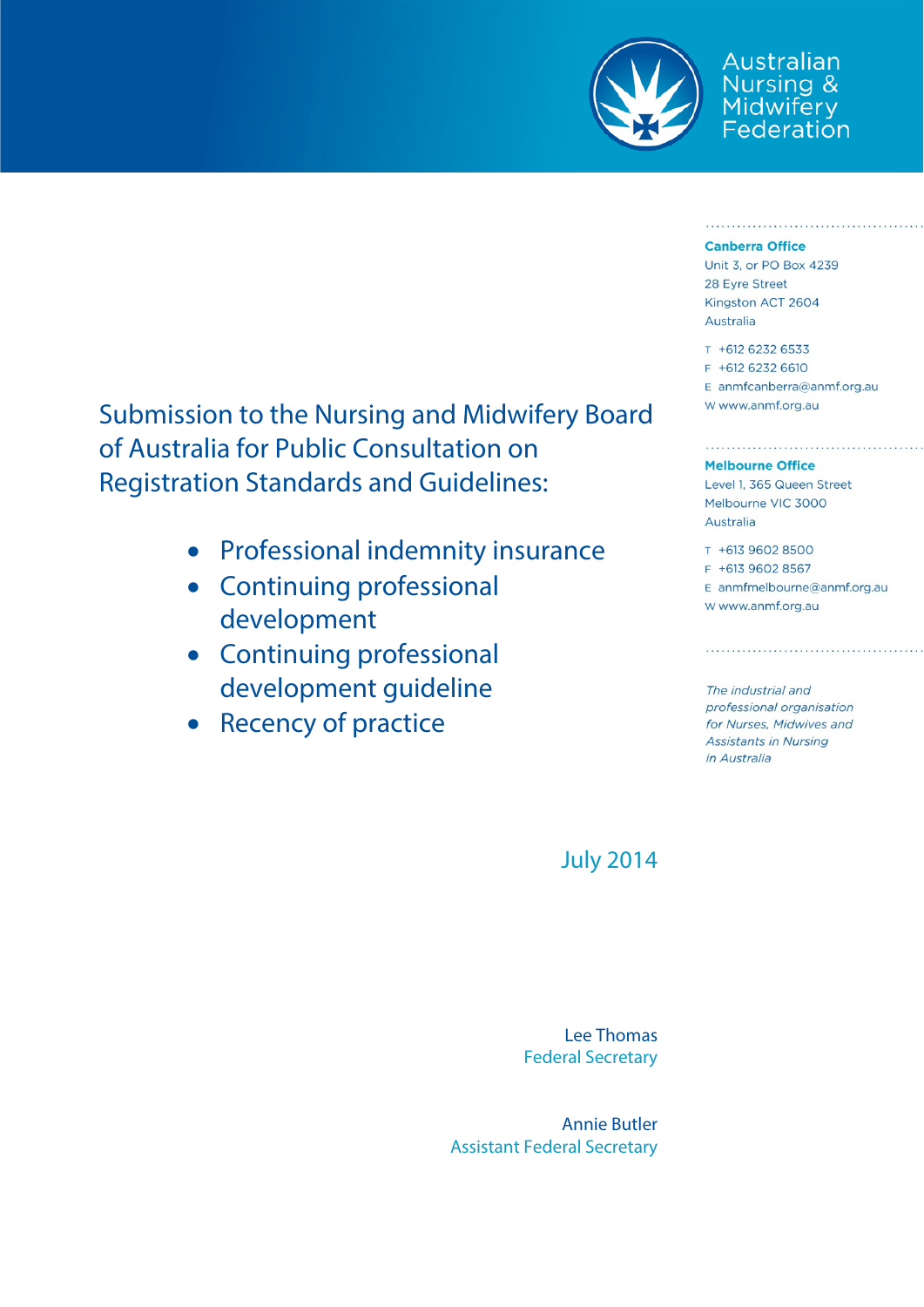### **Introduction**

Established in 1924, the Australian Nursing and Midwifery Federation (ANMF) is the largest professional and industrial organisation in Australia for nurses and midwives, with Branches in each State and Territory of Australia. The core business of the ANMF is the professional and industrial representation of our members and the professions of nursing and midwifery.

With a membership of over 240,000 nurses, midwives and assistants in nursing, our members are employed in a wide range of enterprises in urban, rural and remote locations in both the public and private health and aged care sectors.

The ANMF takes a leadership role for the nursing and midwifery professions by participating in the development of policy relating to: nursing and midwifery practice, professionalism, regulation, education, training, workforce, and socio-economic welfare; health and aged care, community services, veterans' affairs, workplace health and safety, industrial relations, social justice, human rights, immigration, foreign affairs and law reform.

Our organisation has a long standing interest in, and have participated in the development of, the suite of Nursing and Midwifery Board of Australia (NMBA) registration standards. The ANMF promotes safe, competent practice by nurses and midwives, maintaining that registration standards governing this practice must be both fair and equitable to health professionals and serve to protection of the public.

We have perused the NMBA consultation paper issued by the NMBA containing proposed options in the review of the registration standards and guideline below:

- Professional indemnity insurance
- Continuing professional development
- Continuing professional development guideline
- Recency of practice

The ANMF submits the following feedback to strengthen clarity and usefulness of the registration standards and guidelines for nurses and midwives.

### **Review of Professional indemnity insurance registration standard**

### *Opening comment:*

In our submission to the 2011 revision of the Professional indemnity insurance (PII) arrangements registration standard we stated our distinct understanding that while employers provide vicarious liability cover they do not usually provide PII cover. Direct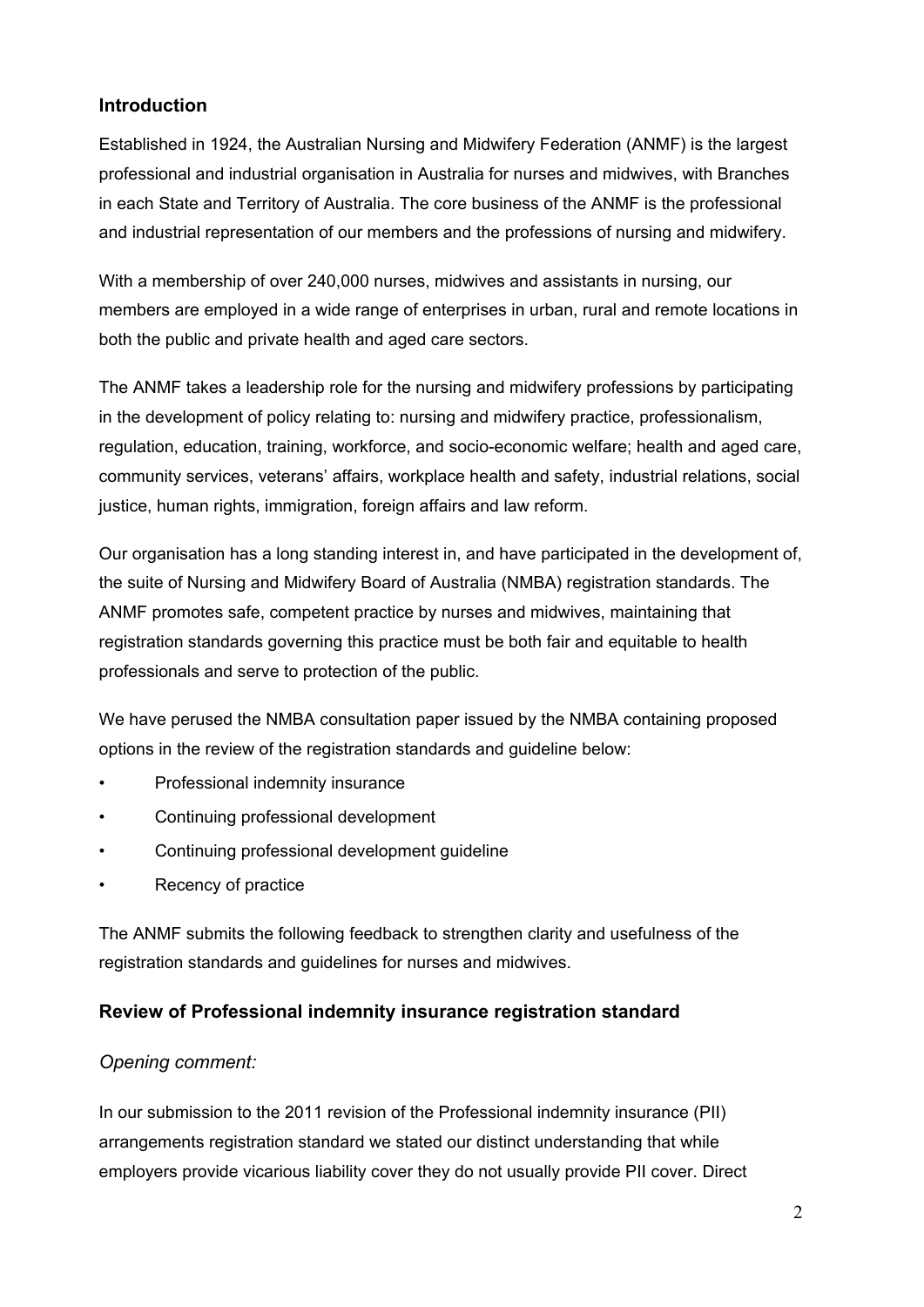reference to the employer providing PII cover was then removed from the 2012 registration standard, and it is pleasing to note this inference does not appear in the 2014 revised registration draft standard. However, the *Guidelines for professional indemnity insurance arrangements for midwives* (2013) still carries the wording in Figure 1 (page 2): *Employer usually provides PII coverage for employees*. The ANMF requests the NMBA takes the opportunity of this review process to amend that wording to: *Employer may provide PII coverage for employees*. Nurses and midwives should not be misled about the provision of PII cover by employers.

An example of the foregoing was provided to us by our Queensland State Branch. Their Government has made recent changes to introduce a blanket indemnity policy which covers all categories of employees in the health sector, rather than one specific to health professionals. The Australian Health Practitioner Regulation Agency (AHPRA) has indicated the changes to the indemnity policy technically meet the NMBA registration standard by ensuring indemnity for acts or omissions made in good faith. However, AHPRA has qualified this statement by adding that the individual nurse or midwife may not be fully covered for personal liability.

The registration standard should provide clarity for nurses and midwives on this issue. We consider, in addition to its legislated duties under the National Law, the NMBA has a moral duty to protect nurses and midwives from misinformation regarding matters that, without an in-depth understanding of the nuances of indemnity law and insurance, could potentially destroy an individual nurse or midwife's financial future.

The ANMF position remains consistent in that an employer's indemnity policy which is conditional upon the nurse or midwife acting without gross negligence will not provide appropriate and full indemnity to the practitioner. We note the registration standard clearly states there must be insurance against civil liability incurred as a result of a negligent act. Gross negligence is still negligence, so it is difficult to understand how State or Territory government indemnity policy meets the registration standard if it does not provide indemnity for gross negligence.

#### *Options statement:*

The ANMF supports Option 2 – a revised Professional indemnity insurance registration standard.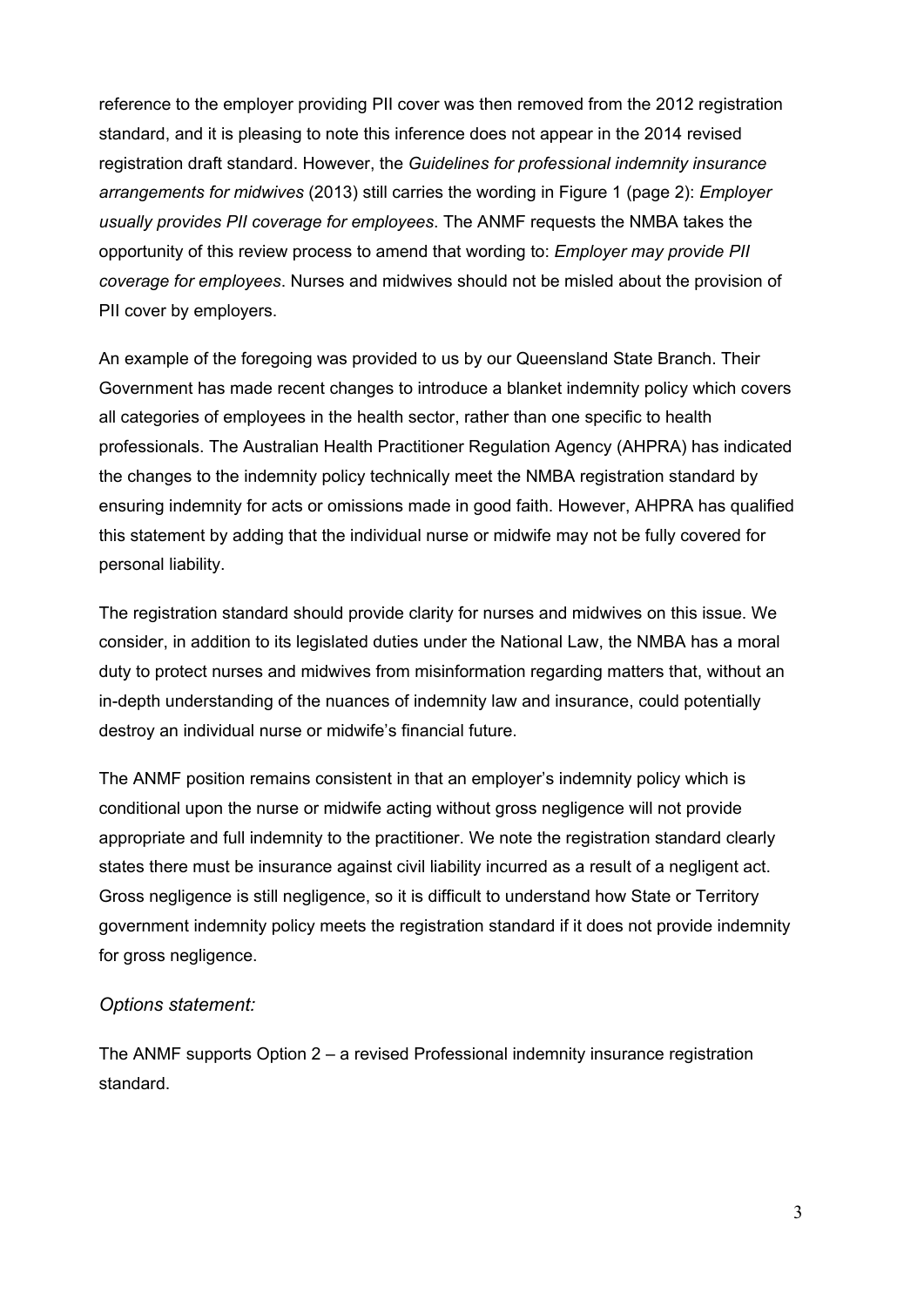### **Feedback against the NMBA questions for consideration**

The ANMF provides the following feedback on the questions posed by the NMBA's public consultation paper on *Review of Professional indemnity insurance registration standard*.

#### **1. From your perspective, how is the current registration standard working?**

Members of the ANMF have not experienced difficulties in complying with the current registration standard due to their PII coverage within their ANMF membership. Given our insurance arrangement has been chosen because it meets the requirements set by the NMBA, our members covered by this PII know they will meet the registration standard if audited.

However, non-members have expressed to ANMF officials they are unsure how their employer's indemnity protects them, except that the employer has told them they are covered and that they meet the NMBA registration standard. These nurses and midwives have reported difficulty obtaining written evidence of PII cover from their employers and remain unsure of the format evidence should take in order to meet NMBA audit requirements.

## **2. Is the content of the draft revised registration standard helpful, clear, relevant and more workable than the current standard?**

Generally, the language of the new headings is much clearer and more helpful to the reader. The layout and language throughout the draft registration standard is also easier to understand.

Of concern, however, is that the wording of the current standard in Requirement 3: "…The following PII cover should be considered…" has now become in the revised standard: "Your PII cover must include…" That is, the revised standard seems to demand an imperative rather than a standard with exceptions. The ANMF reiterates commentary previously supplied to the NMBA in relation to the PII registration standard and the level of understanding required of nurses and midwives:

*It is the view of the ANF that the proposed Standard places an obligation upon nurses and midwives to make an assessment … [about the nature of the PII cover]… which they may not be equipped to make. In many States and Territories the legal profession does not place the onus upon lawyers and barristers to make such complex assessment as to what constitutes insurance 'arrangements' appropriate to their practice, it designates approved insurance*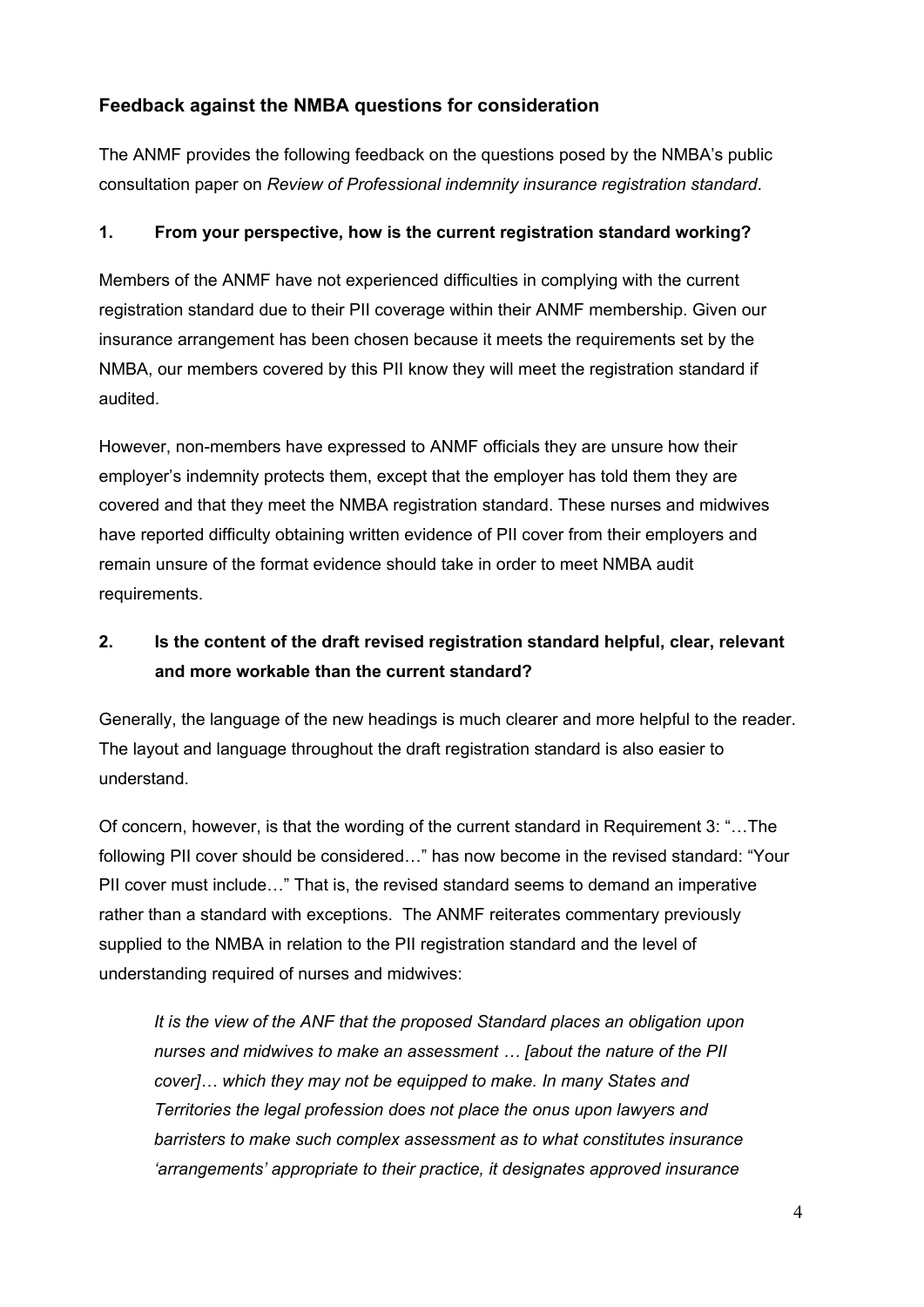*providers. If the legal profession has determined lawyers should not make their own assessments, the question must be asked, why the NMBA thinks that nurses and midwives are any better equipped to do so. The ANF contends that this may lead to many nurses and midwives under insuring [and inadvertently breaching the registration standard]. The consequence of this would undermine the public policy objective of the Standard and the objective in Section 129 of the National Law.* 

The ANMF submits that the requirement by the NMBA that every nurse or midwife assess and understand their level of cover is unreasonable and impractical. As stated above, despite an experienced legal practitioner being in a position to understand indemnity insurance, the regulation of the legal profession does not place the onus upon them to do so. Instead the legal profession advantages itself of indemnity law experts and consequently designates approved insurance providers that provide appropriate indemnity cover, for both the practitioner and the public. We believe the NMBA should follow suit and protect nurses and midwives, and the public, in similar fashion.

### **3. Is there any content that needs to be changed or deleted in the revised draft registration standard?**

Yes, as follows:

- The wording of the first sentence under *Does this standard apply to me?* reads as if the 'non-practising registration' applies only to eligible midwives. Suggested word change: *This standard applies to all enrolled nurses, registered nurses, nurse practitioners, midwives and eligible midwives, except those nurses and midwives with non-practising registration.*
- The section referring to the PII arrangements guideline documents needs to be positioned closer to the start of the registration standard so that the reader is aware of this additional information as they read through the standard. Also, a web address and link to the documents on the NMBA website would aid in accessibility.
- Under the section *What I must do*?
	- Point 2 (e) page 7, while there is a definition for 'Third party cover' to include insurance through an employer the reference to 'self-insurance by public sector employers' is not defined – it is unclear if this is referring to the same cover (Third party cover) and if so the language should be consistent throughout the document.
	- Point 3. page 8, reference the last sentence "should any area of your practice specifically be precluded from your third party PII arrangement, you must not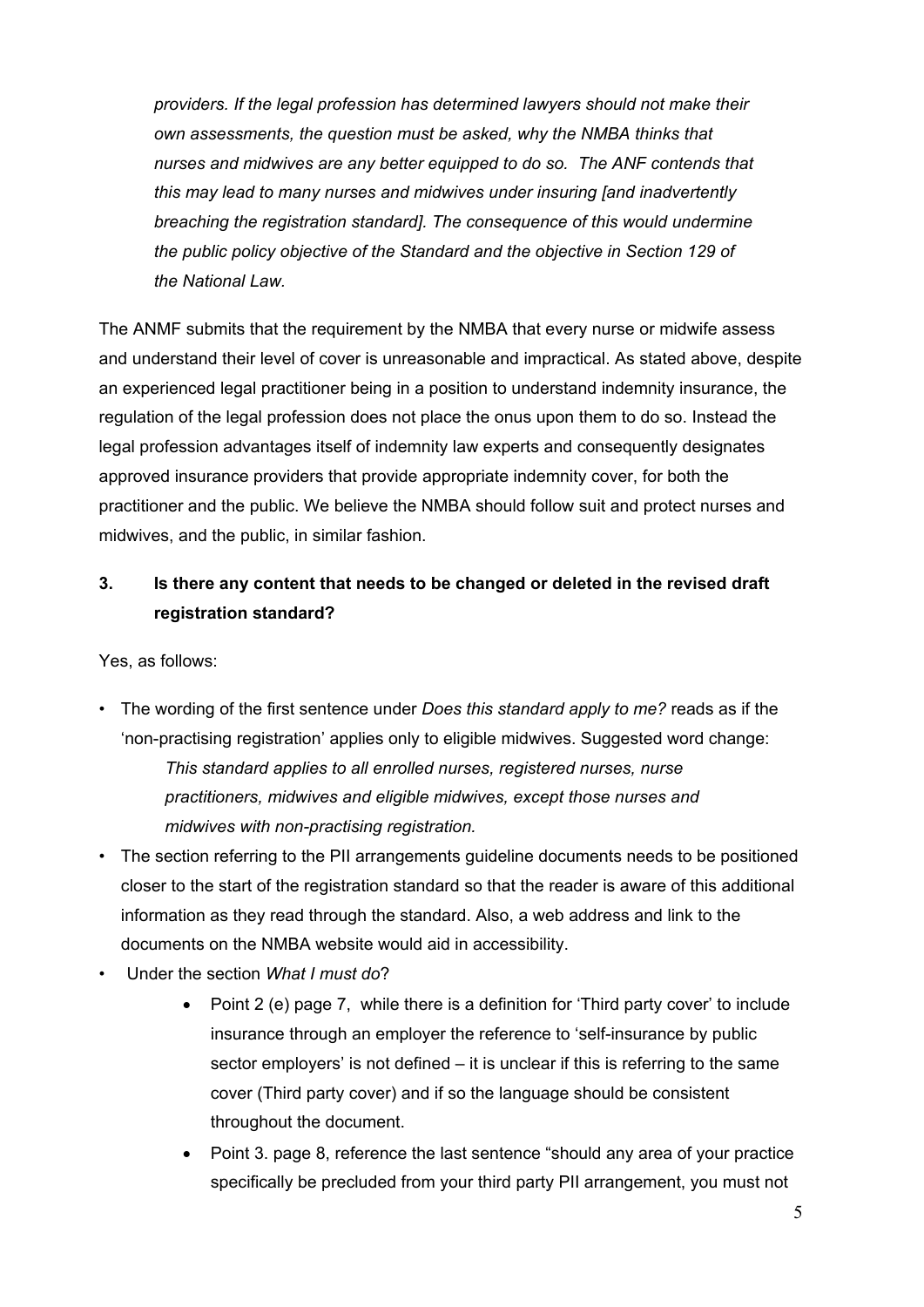practice in that area". Clarification is sought as to whether this statement applies to all manner of insurance – not just third party. In addition the use of the word "area" is perhaps not the best descriptor - does this more appropriately refer to 'specific activities' rather than 'area of practice'?

• Point 4 page 8, is confusing and requires re-wording for clarity. It should be broken down as dot points of its component parts, as follows:

*If your PII arrangements are provided by your employer, then you must have individual PII arrangements in place if you intend to:* 

- o *practice outside your stated employment;*
- o *practice as a volunteer (unless you are already or separately covered in that capacity, for example by the volunteering organisation);*
- o *undertake practical components of continuing professional development.*
- Under the section 'Amount of cover', reference clause (h) "any advice from an insurance broker or insurer". This would appear to be included in clause (g) "any advice from professional indemnity insurers, professional associations…" If the NMBA intends that this point be quite different then this intent needs to be spelt out more clearly.

## **4. Is there anything missing that needs to be added to the revised draft registration standard?**

Under the headings PII arrangements guideline for enrolled nurses, registered nurses and nurse practitioners and PII arrangements guideline for registered midwives it would be useful to have a link to the Guidelines document on the NMBA website and/or the web address, for ease of access.

Under the 'Definitions' section (page 10) there is a definition for 'Nurse' but not for 'Midwife'.

#### **5. Do you have any other comments on the revised registration draft standard?**

With reference to the review period for the registration standard the ANMF considers the most appropriate period to be three years. Given changes which may occur within the nursing and midwifery professions, the health and aged care sectors and the broader public and political spheres, this period of review would allow for continuous improvement of the

standard. In addition, information gained through the annual auditing of nurses and midwives (via random sampling selection) will provide valuable evidence for necessary changes.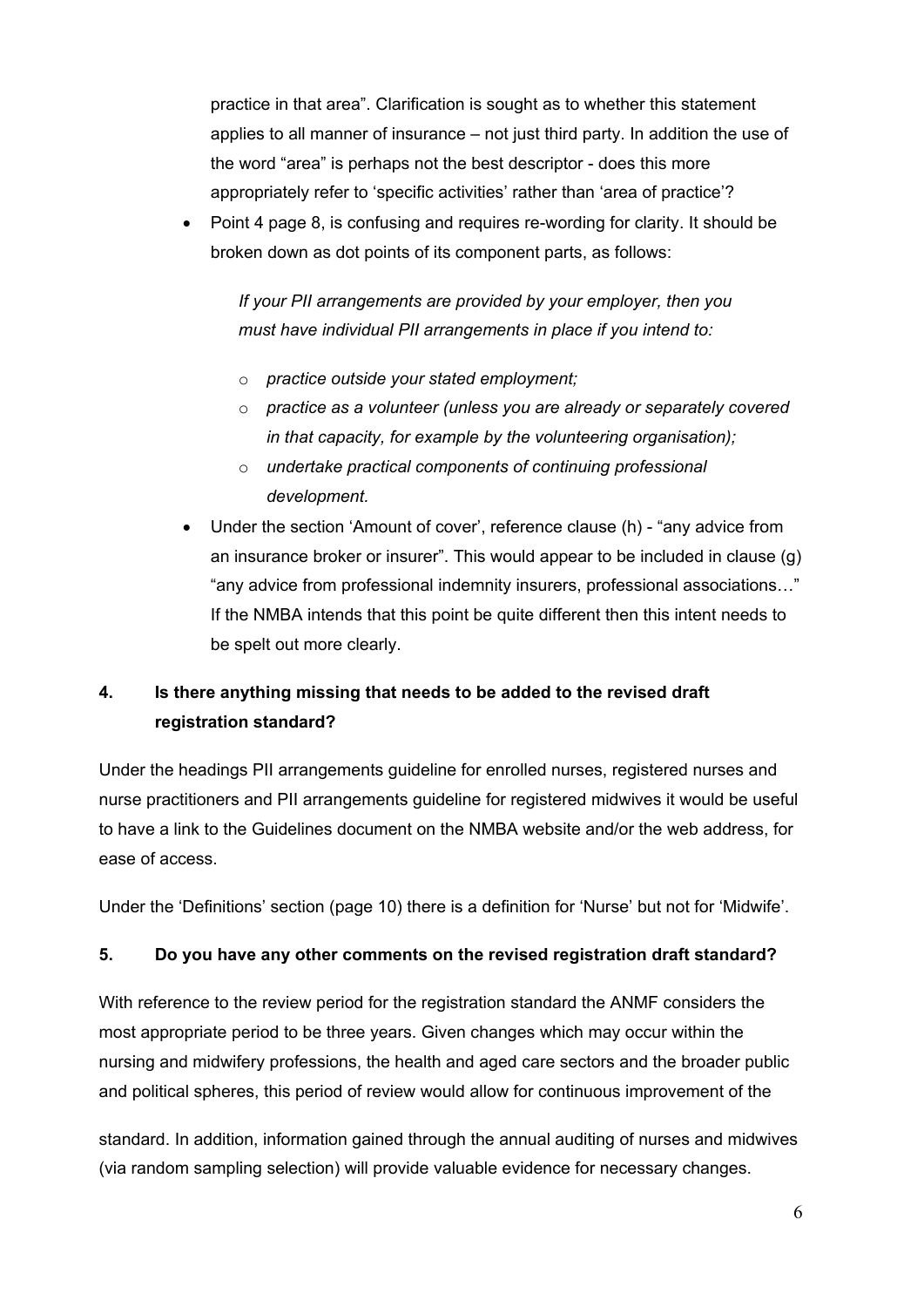This three yearly review process applies to the review of all other NMBA registration standards for nurses and midwives.

#### **Review of Continuing professional development registration standard**

#### *Opening comment:*

In point 26 under Summary of issue there is mention of a commissioned review of literature to ascertain if there was any available evidence regarding the effectiveness of continuing professional development (CPD). The reference for this systematic review is then cited at the end of the Guideline: continuing professional development document. The document is cited as Tivey, D. Tufanaru, C. Munn, Z. Riitano, D. Aromataris, E. Pearson, A. 2012. *Continuing Professional Development to maintain competency and achieve improvements in practice: a systematic review.* prepared by The Joanna Briggs Institute, Faculty of Health Sciences, The University of Adelaide for the Australian Health Practitioner Regulation Agency.

The ANMF was interested to read this systematic review but have found that it is not publicly available. While the Australian Health Practitioner Regulation Agency (AHPRA) may have reasons for not allowing public access to this document, the fact that it is not accessible should be transparent to the reader. This includes both a note in the public consultation paper when the review is first mentioned, and, a statement at the end of the citation, in the Guideline, to the effect that the systematic review is not accessible to the public.

### *Options statement:*

The ANMF supports Option 2 – a revised registration standard for Continuing professional development.

### **Feedback against the NMBA questions for consideration**

The ANMF provides the following feedback on the questions posed by the NMBA's public consultation paper on *Review of Continuing professional development registration standard*.

# **1. From your perspective, how is the current registration standard working?**

The ANMF is not aware of any difficulties experienced by nurses and midwives in meeting the Continuing professional development registration standard. It has been reported that there has been a lack of clarity in relation to mandatory training and whether all components can be included as evidence in an annual record. This appears to have been addressed in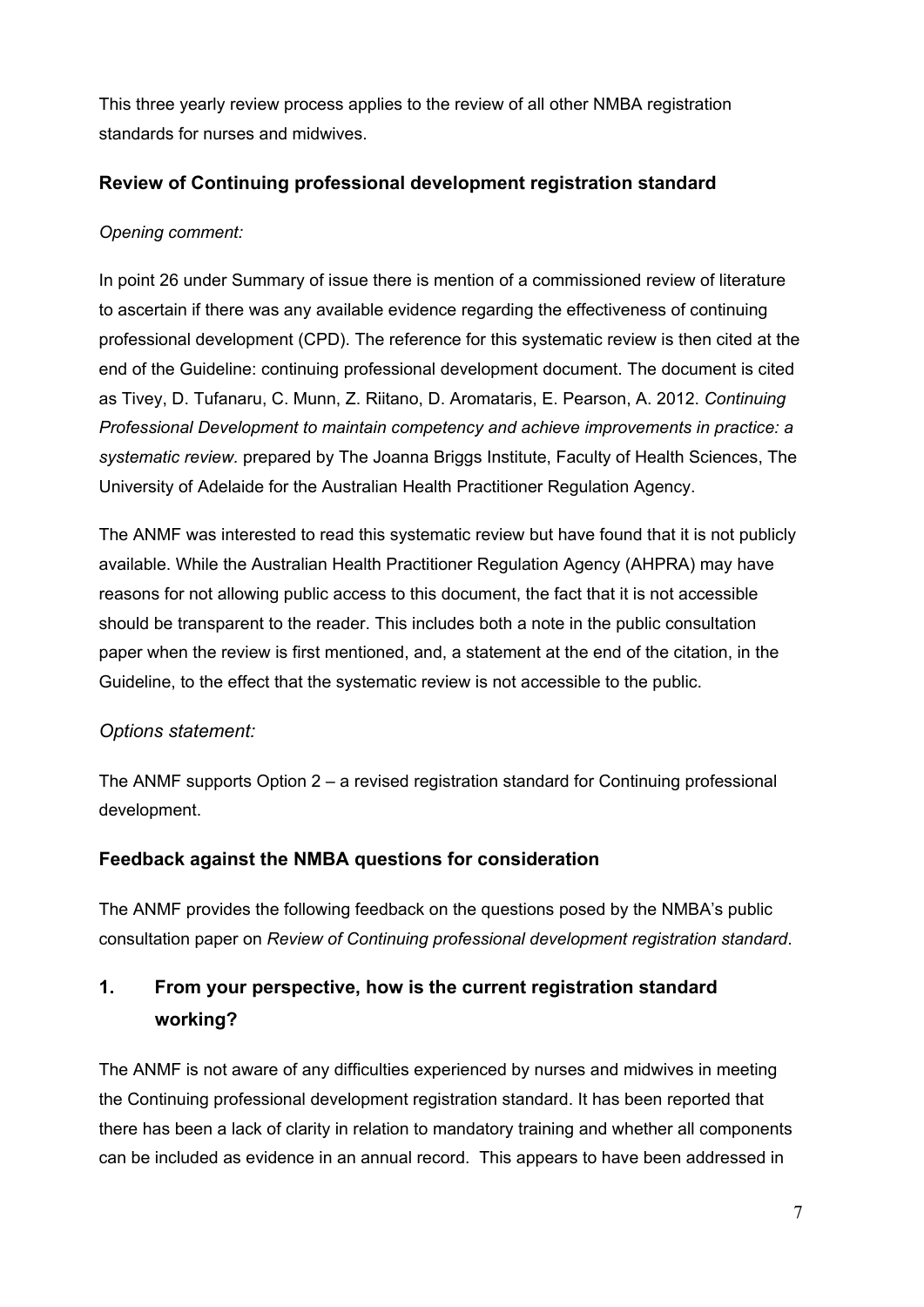the revised guideline. However, this clarification should also be added to the revised registration standard.

# **2. Is the content of the draft revised registration standard helpful, clear, relevant and more workable than the current standard?**

Yes, as follows:

- The language of the new headings is much clearer and more helpful to the reader. The layout and language throughout the draft registration standard is also easier to understand.
- Providing a separate registration standard on continuing professional development (CPD) for nurses and midwives gives greater clarity of requirements for each of the professions.
- The statement about the standard applying equally to nurses/midwives who work either full time or part time is a useful inclusion in the revised standard. The inclusion, however, of the standard applying also to 'unpaid practice' (page 14) is unclear. If the intent is to convey that if a nurse/midwife is not working there is still an obligation to undertake CPD, then this intent is not achieved. The terminology of 'unpaid practice' is confusing - is this volunteer work? A definition of 'unpaid practice' is required for clarity.
- The section *What happens if I don't meet this standard?* and the listed consequences for not meeting the registration standard, is a vital inclusion. Nurses and midwives need to understand their individual responsibilities so they can better manage risk in relation to their own practice and registration. This will address the questions ANMF members ask in relation to possible consequences of an audit, which they quite rightly need to know.
- The pro rata CPD requirements information for registrants of less than 12 months or endorsed Nurse Practitioners/ eligible midwives of less than 12 months, is clear.

# **3. Is there any content that needs to be changed or deleted in the revised draft registration standard?**

Yes as follows:

Referring to the table under the heading 'Specific requirements for nurses who hold an endorsement' (page 14), we make the following suggested changes for greater clarity of CPD hours required:

Under heading 'Additional CPD requirements' (Table page 14):

Instead of *"Registered nurse – 20 hours" change to "As for a Registered Nurse, complete 20 hours of CPD"*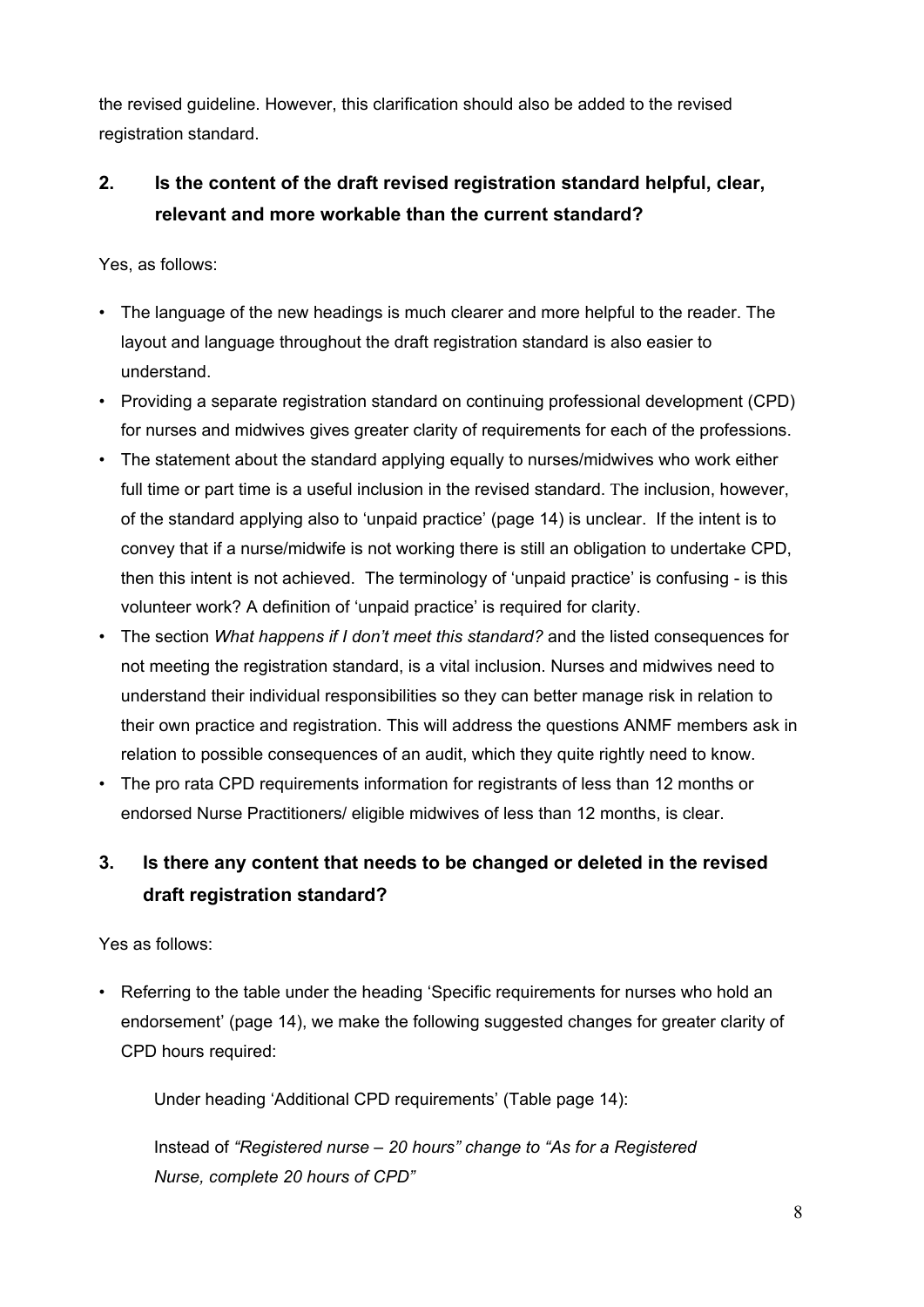Instead of *"Nurse practitioner endorsement–10 additional hours…"*  change to *"For Nurse practitioner endorsement, complete an additional 10 hours, relating to …."*

This concept applies also to the box referring to "Registered nurse with scheduled medicines endorsement".

These suggested changes for clarity apply to both the registration standard for nurses and for midwives.

• Referring to 'When you apply for registration' we suggest the following changes to improve understanding of the statement:

*"You don't need to have met this registration standard at the time of applying for registration in Australia as ……"* 

This change applies to both nurses and midwives registration standard.

Vic Branch

• Referring to 'At renewal' (page16), the following change is suggested for clarity:

*"When you apply to renew your registration as a registered nurse or an enrolled nurse, you are required to declare whether you comply with this standard"* 

- Referring to 'Evidence' (page 16), we seek clarification as to why the requirement to keep records is now for a period of five (5) years when the audit timeframe is for the preceding 12 month registration period. Three years has previously been recommended in the Boards documentation, and we believe this is sufficient.
- Referring to 'CPD obligations for other reasons' we suggest the following additions to improve understanding of the statement:

*"If you have a condition on your registration or an undertaking to complete…."* 

This change applies to both nurses and midwives registration standard.

• Referring to 'Scope of practice' definition, the wording of the definition of *Scope of practice* in the registration standard should conform to the definition adopted by the NMBA in 2010 for the *Decision Making Framework*.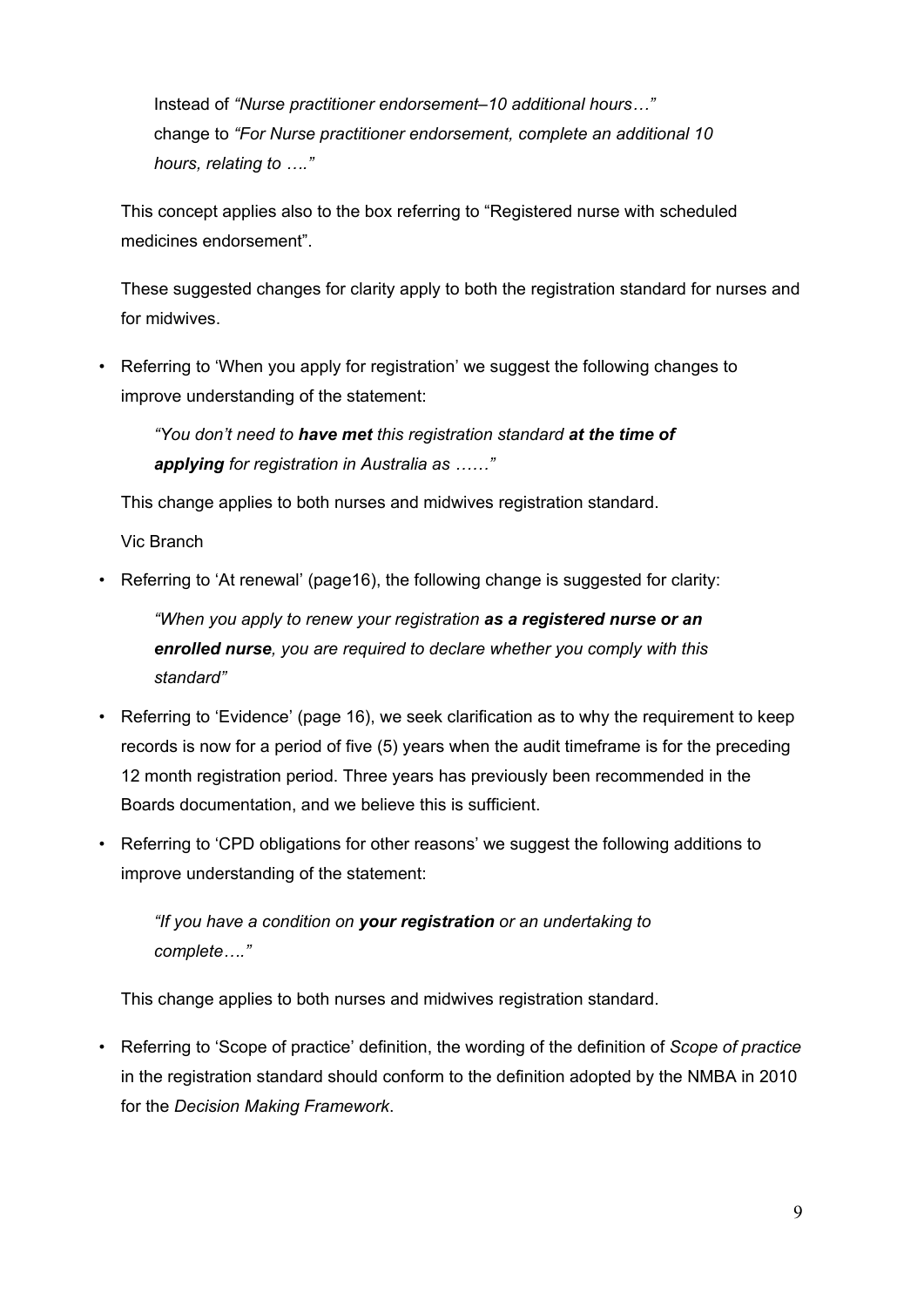Therefore the wording should be:

*Scope of practice means the professional role and services that an individual health practitioner is educated, competent and authorised to perform.* 

This change applies to both nurses and midwives registration standard.

# **4. Is there anything missing that needs to be added to the revised draft registration standard?**

Yes, as follows:

After the first sentence under 'What must I do?' (page 14) (for both the nurse and midwife standard) we recommend insertion of the sentence: The CPD can be either relevant to the nurse's/or midwife's area of professional practice or to the nursing and midwifery professions. The standard should allow for nurses and midwives to undertake CPD to support transition to other areas of practice or to broaden their understanding of the health and aged care sectors. Examples are: an emergency nurse who is making a career move into Community nursing and studying the social determinants of health; and nurses working across a variety of practice areas in agency, pool or bank arrangements.

Where this CPD qualifier is included in the *Guideline: continuing professional development* and the *Frequently asked questions* documents, the above amendment to the sentence should be added. In relation to the latter two named documents, there should be a link to these provided in the registration standard under the heading Continuing professional development guidelines and policies.

Where there are periodic changes to registration standard requirements they need to be clearly communicated to registrants. It would be beneficial to list the updated registration standards and guidelines on the home page of the NMBA website.

# **5. Do you have any other comments on the revised registration draft standard?**

The ANMF has had reports from nurse and midwife members on extended sick leave, long service leave or maternity leave who have thought they were not required to undertake CPD activities as they were not working.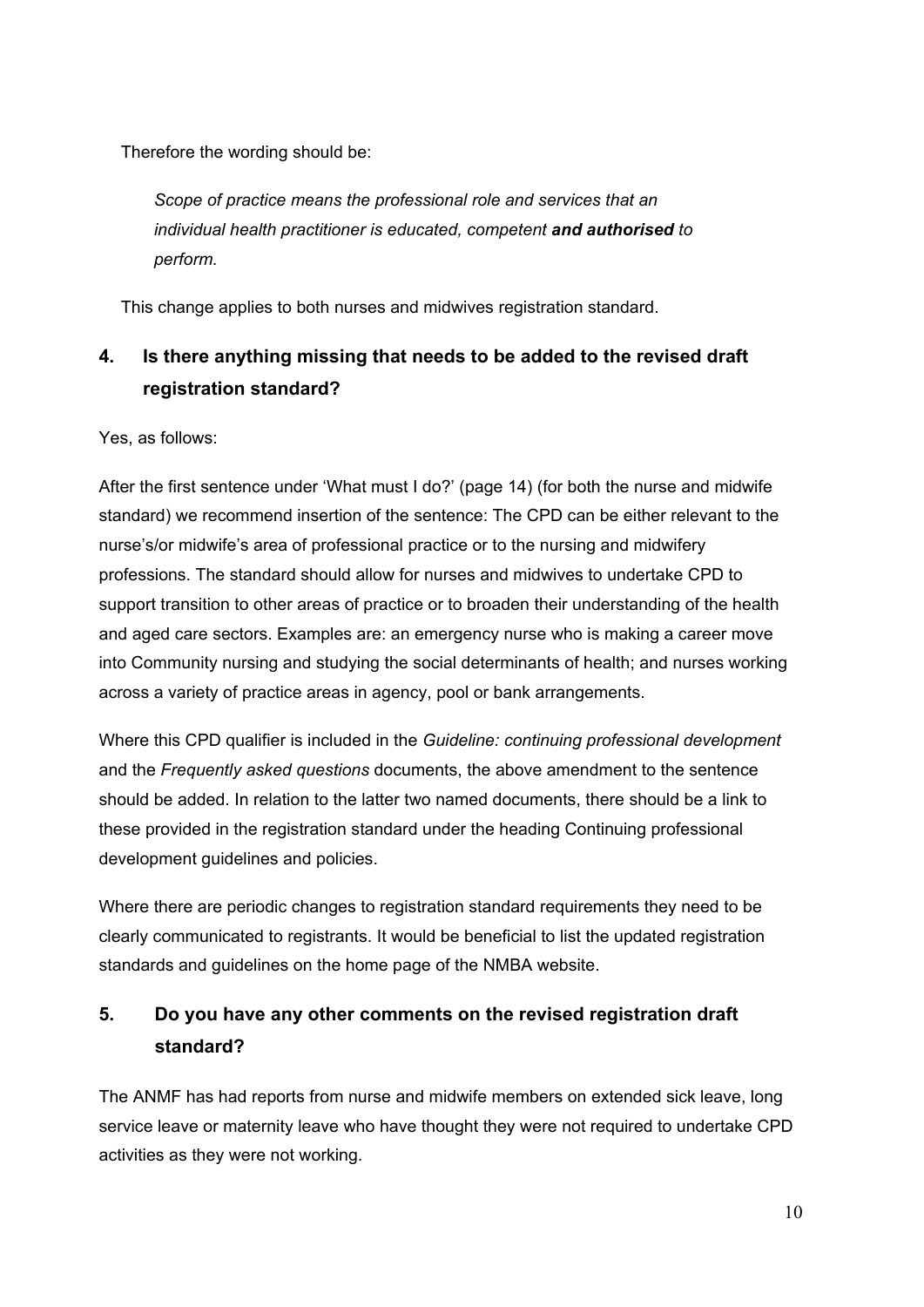There needs to be a specific statement identifying that if you are registered you must comply with the CPD requirements even if you are not employed or if you are on extended leave (excluding the non-practicing registration category).

#### **Guidelines on continuing professional development (CPD)**

Comments relating to the *Guidelines on continuing professional development* include:

- Under "Who needs to use the guideline? (page 22), *"The guideline is relevant to and provides direction for"* last dot point lists employers. While they are certainly an interested party to the information contained in the registration standard and guidelines, these documents are intended to provide direction for nurse and midwife registrants who practice under the National Law. A separate sentence could be included to indicate that the guidelines provide information for other relevant parties such as employers.
- Under 'Background' the first sentence should read:

*"The aim of continuing professional development is to enable nurses and midwives to maintain, improve and broaden their professional knowledge, expertise, competence and personal and professional qualities to meet their obligation to provide ethical, effective, safe and competent practice."* 

The registration standard makes it clear that maintaining, improving or broadening personal and professional qualities contributes to CPD, so the guideline should do the same. We concur with the Board about the importance of highlighting to nurses and midwives that personal and professional qualities affect their practice. This inclusion also helps to inform direct-care nurses and midwives that CPD activities are not just about clinical expertise, but can also address interpersonal and professional skills, for example, advocacy, public speaking, assertiveness, communication, and writing policy. Such skills will enable nurses and midwives to be more effective in the provision of person-centred care and advocacy in what is often an overwhelming experience and environment. It also informs non-direct care nurses, midwives and managers that education to develop personal and professional skills such as strategic thinking, conflict resolution, and communication can be included in a CPD portfolio.

- Under 'Scope of these CPD Guidelines', first dot point (page 22) "training for registration" should be amended to read "preparatory education leading to registration"
- With regard to mandatory skills acquisition which may be counted as CPD: in the registration standard continuing professional development this is defined as "…the means by which members of the profession maintain, improve and broaden their knowledge, expertise and competence…". In the Guideline, participation in mandatory skills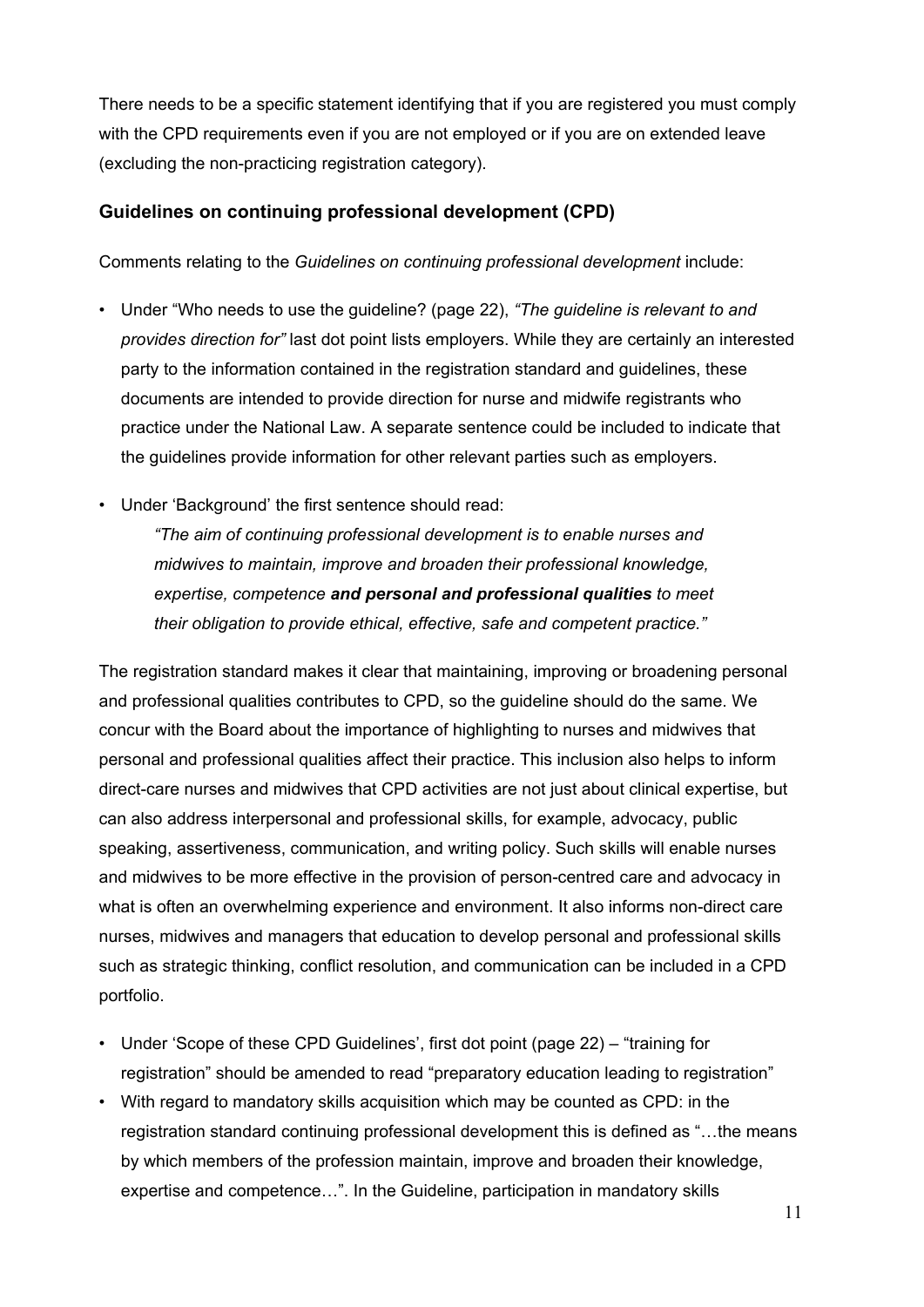acquisition is eligible for inclusion as CPD if it "…builds on competence'. The ANMF considers the words 'maintain' and 'build on' to be different concepts and suggests that both words should be included in the eligibility for inclusion of mandatory skills update as valid and consistent methods of evidence for CPD records. This would provide clarity for nurses and midwives for their CPD requirements in relation to annual mandatory activities.

• Under 'Continuing Professional Development Activities', similar to the point made previously, the first sentence should read:

*"The learning activities of nurses and midwives may be broad and varied to enable registrants the ability to maintain, improve and broaden their professional knowledge, expertise, competence and personal and professional qualities to meet their obligation to provide ethical, effective, safe and competent practice."* 

• Under 'Self Assessment/Self Reflection' (page 25), the second sentence should read: *"To identify required CPD or learning activities nurses and midwives are encouraged to undertake a period of self reflection, with the aim to establish any professional or personal knowledge, practice or skills deficits."* 

This highlights to registrants that self assessment and self reflection includes consideration of personal qualities and also the identification of opportunities for the advancement of skills and knowledge in all areas relevant to practice.

Also under this section, in view of the change occurring in language with current reviews of national 'competency' standards, the ANMF considers it is timely to amend the wording in the Guideline to read:

*"Registrants are also encouraged to refer to their professions' national standards for practice (previously competency standards) …."* 

This is particularly pertinent as by the time of the next review period for this Guideline, all existing 'competency' standards documents should have been renamed as 'standards for practice'.

• Under 'Engagement with the profession' (page 25), it says *"Registrants are encouraged to engage others such as peer, mentor or supervisor during practice reflection for support and guidance"*. The ANMF considers this should read "*engage with*" and would prefer this to be under a heading of 'How to enhance CPD' not 'Engagement with the profession' as

12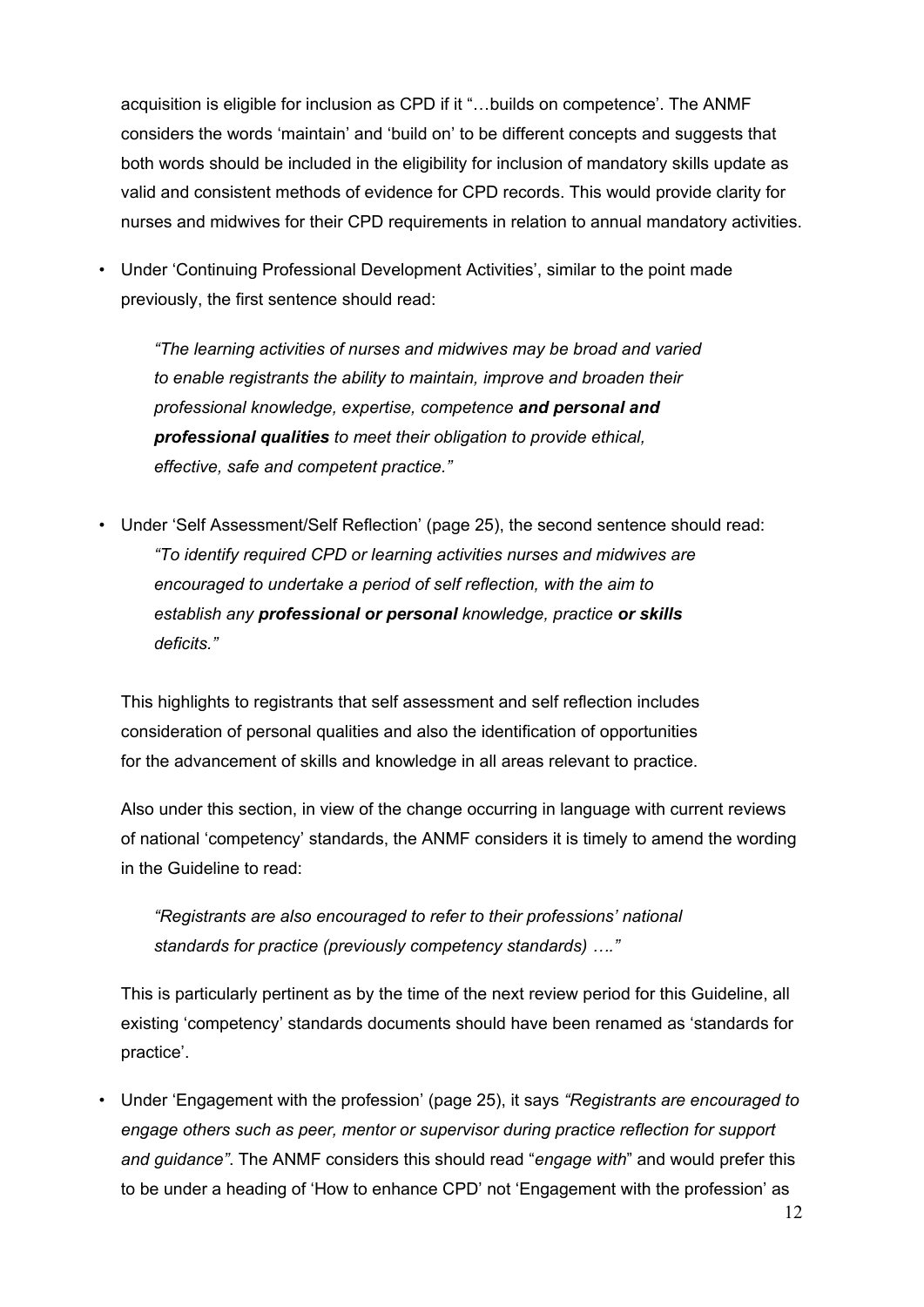there is a concern nurses and midwives will think they have to undertake this process as part of CPD and the audit process.

Also, *"When practitioners engage other professionals in their CPD activities their learning and connection to the profession is enhanced* " should be amended to read *"may be enhanced".* 

• Under 'What counts as CPD?' (page 25): While the ANMF acknowledges the list of examples provided on page 25 is not exhaustive, we suggest including "reading professional literature" (as this is the CPD activity most accessible for all nurses and midwives irrespective of geographical location); amend "completing training courses" to "completing short courses"; and extend "Interactive E-learning activities" to "Interactive Elearning activities using technology for example, themed professional/specialty Webinars; The Health Channel; structured on-line learning programs; electronic books and manuals.

Some of the listed activities are quite structured and do not reflect the variety of available CPD activities. It would be less common for the majority of nurses and midwives to author a book chapter, participate in journal clubs or undertake simulation training outside of a training course or post graduate studies. CPD activities that do not generally include a cost should also be included in the overview, for example mentoring, participating on committees and attending meetings. These are the types of activities that most nurses and midwives should continue to be encouraged to undertake and be able to include as CPD.

The ANMF considers it appropriate to continue to outline the content of the original list provided by the Board as suitable CPD.

This list included:

- o Reflecting on feedback, keeping a practice journal
- o Acting as a preceptor/mentor/tutor
- o Participating on accreditation, audit or quality improvement committees
- o Undertaking supervised practice for skills development
- $\circ$  Participating in clinical audits, critical incident monitoring, case reviews, and clinical meetings
- o Participating in professional reading and discussion groups
- o Developing skills in IT literacy, communications, improving own performance, problem solving and working with others
- o Writing or reviewing educational materials, journal articles, books
- o Writing for publication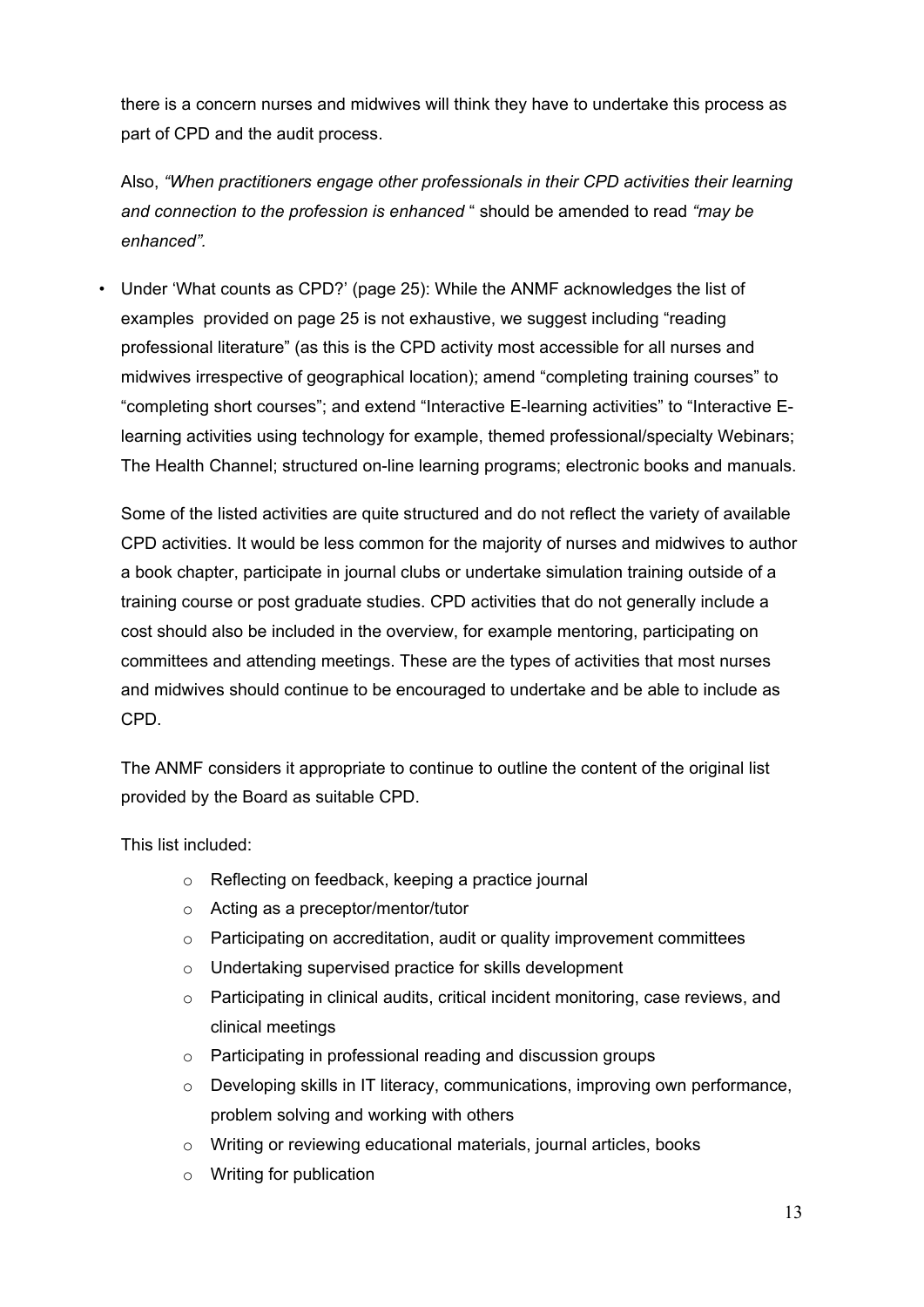- o Developing policy, protocols or guidelines
- o Working with a mentor to improve practice
- $\circ$  Presenting at or attending workplace education, in-service sessions or skills workshops
- o Undertaking undergraduate or post graduate studies
- o Presenting at or attending conferences, lectures, seminars, or professional meetings
- o Conducting or contributing to research
- o Undertaking relevant online or distance education
- Some ANMF members have expressed confusion about the breakdown of CPD activity requirements, such as the number of hours allowed for researching information versus attending sessions or completing online learning programs. Also, questions are asked about what constitutes evidence for CPD activities, for example, certificates, or a link to articles/publications read. Perhaps there could be more clarity around these specifics of CPD requirements, in the Guideline document.
- The ANMF seeks clarification on what process is required for evidence to be 'verified'. Is it sufficient for nurses and midwives to self verify CPD using a portfolio?
- We take this opportunity to make reference to the CPD template found on the current *Frequently Asked Questions* document on the NMBA website: http://www.nursingmidwiferyboard.gov.au/Codes-Guidelines-Statements/FAQ.aspx. While ANMF members have found this template useful, it could be enhanced by increasing the number of specific examples (simple and common examples such as 'reading nursing journals x12 times per year' with generalised learning outcome comments rather than needing to reference each article); and, the manner of recording these activities, as has been done in the example for midwifery shown on the website. A re-design would also assist with meeting the Registration Standard requirements, for example, including an annual learning plan for each registration period.

#### **Review of Recency of practice registration standard**

#### *Options statement:*

The ANMF supports Option 2 – a revised registration standard for Recency of practice.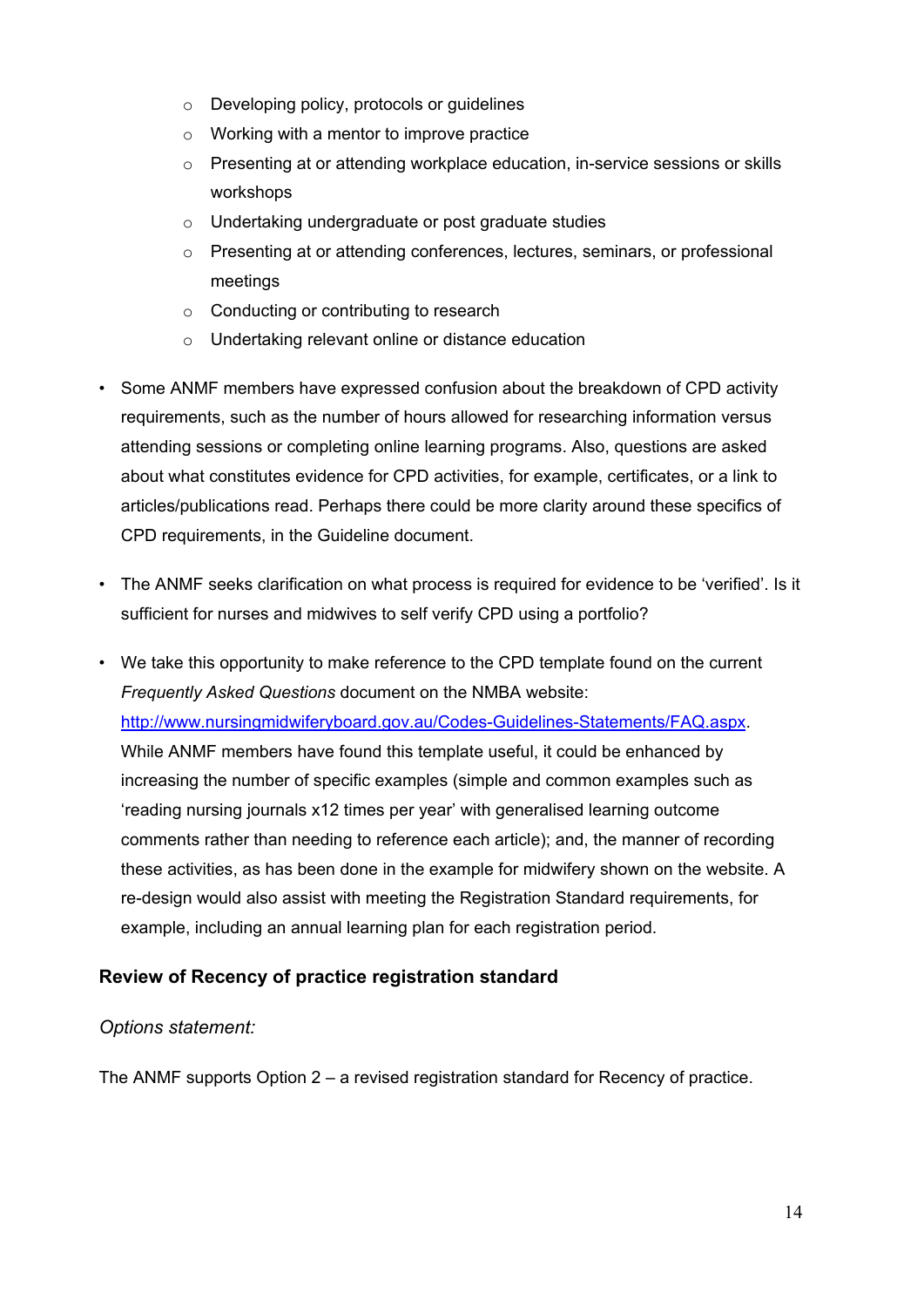### **Feedback against the NMBA questions for consideration**

The ANMF provides the following feedback on the questions posed by the NMBA's public consultation paper on *Review of Recency of practice registration standard*.

# **1. From your perspective, how is the current registration standard working?**

The following commentary provides some examples of issues experienced by ANMF members in relation to this registration standard.

Some members have had difficulty demonstrating recency of practice, although this perhaps has not related to the standard per se, but rather the interpretation by a State or Territory AHPRA office of the standard.

For example:

*…one member with dual registration as a registered nurse and midwife, worked in a maternity unit for several years but, when audited by the NMBA, experienced difficulty with the AHPRA officer accepting her recency of practice for her nursing registration, despite the maternity unit frequently caring for women and their babies postoperatively or with illness or disease. The AHPRA officer required the member to provide and keep a diary of the midwifery work and nursing work performed on each shift. The ANMF Branch considered this requirement to be excessive, far too onerous and were of the opinion that this AHPRA decision on recency of practice was probably not made by a clinician who understood nursing and midwifery work.* 

'Practice' (page 33) is defined as "*[meaning] any role, whether remunerated or not, in which the individual uses their skills and knowledge as a health practitioner in their profession."* The ANMF has had reports from nurses being audited who have been denied the ability to include non-remunerated hours as it was suggested it did not relate to their area of practice.

#### For example:

*In one scenario a nurse was able to take her disabled infant home only because she was a nurse (with a letter to support this). She was informed at audit [by AHPRA] that as she wasn't a paediatric nurse this would not count as practice even though she was using her nursing skills.*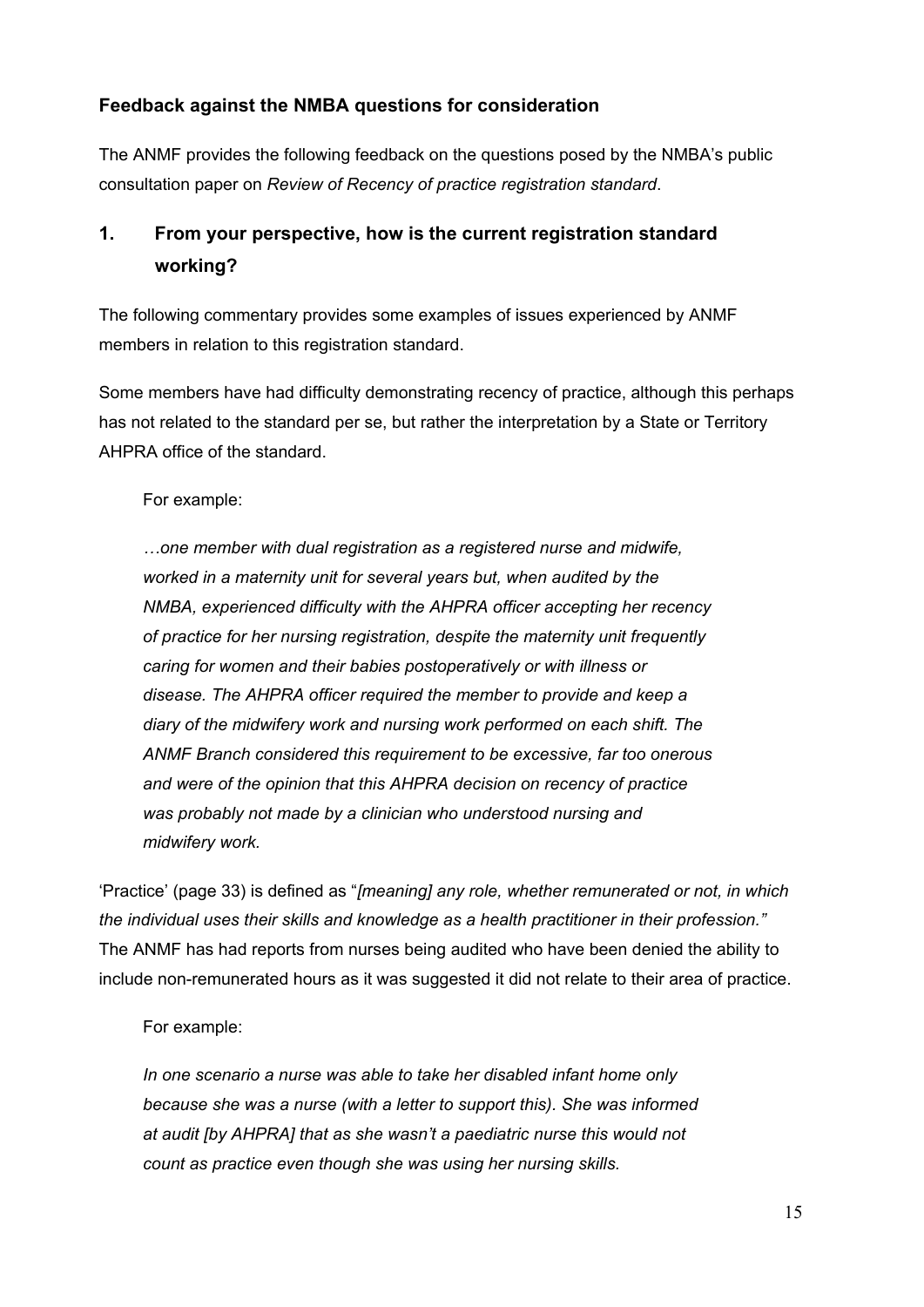It would be beneficial to identify what is meant by "whether remunerated or not" in the standard.

# **2. Is the content of the draft revised registration standard helpful, clear, relevant and more workable than the current standard?**

The language of the new headings is much clearer and more helpful to the reader. The layout and language throughout the draft registration standard is also easier to understand.

Under "Does this standard apply to me" (page 31), for greater clarity point 2 could be extended to read:

*" to all applicants applying for registration as an enrolled nurse or registered nurse or a registered midwife, except for recent graduates or students of nursing or midwifery programs."* 

Then the sentence after point 3 could be deleted.

The statement starting with "Meeting the Board's minimum requirements…" on page 31, would equally apply to all registration standards and should be considered as an inclusion in all other revised standards.

# **3. Is there any content that needs to be changed or deleted in the revised draft registration standard?**

Yes, as follows:

- Under the 'What must I do section' (page 31): in relation to points (b) and (c) where it discusses assessment/supervised practice approved by NMBA, it would be helpful to include a direct link to the documents on the NMBA website: *Re-entry to practice policy* (March 2012) and *Principles for the assessing supervised practice re-entry* (February 2013). These documents provide information on the assessment process and/or re-entry programs approved by the NMBA.
- Under 'Are there exemptions to this standard?' (page 32): a meaningful typo in the second sentence! – *"What happens if I don't meet (delete 'mean') this standard?"*